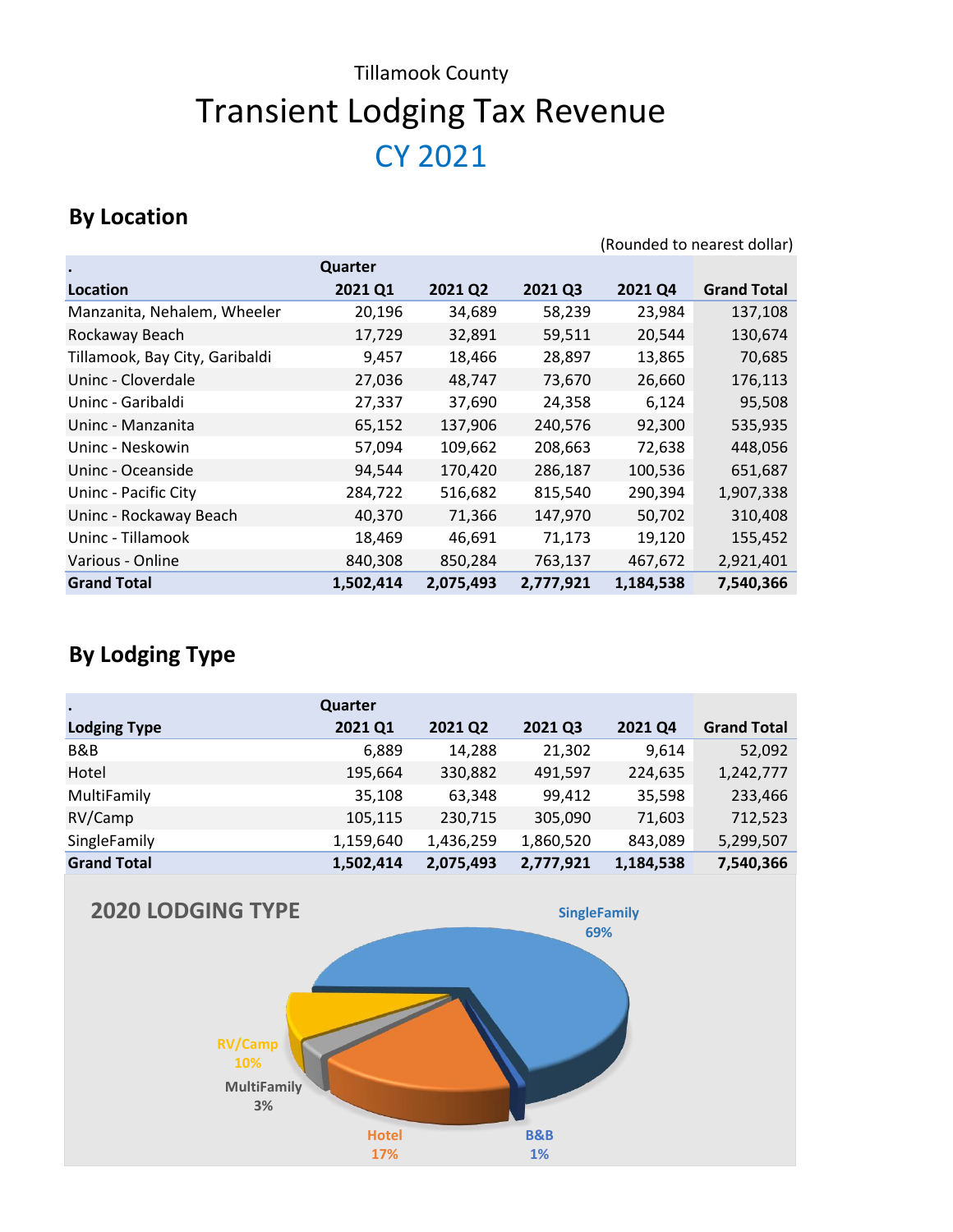#### **By Location**

|                                |         |         |           |           | (Rounded to nearest dollar) |
|--------------------------------|---------|---------|-----------|-----------|-----------------------------|
| $\bullet$                      | Quarter |         |           |           |                             |
| Location                       | 2020 Q1 | 2020 Q2 | 2020 Q3   | 2020 Q4   | <b>Grand Total</b>          |
| Manzanita, Nehalem, Wheeler    | 9,449   | 9,586   | 50,166    | 21,894    | 91,095                      |
| Rockaway Beach                 | 8,504   | 8,043   | 41,076    | 19,849    | 77,473                      |
| Tillamook, Bay City, Garibaldi | 6,968   | 6,318   | 23,455    | 9,294     | 46,035                      |
| Uninc - Cloverdale             | 13,121  | 15,546  | 59,539    | 24,997    | 113,203                     |
| Uninc - Garibaldi              | 9,927   | (4,681) | 16,019    | 15,068    | 36,333                      |
| Uninc - Manzanita              | 31,082  | 37,526  | 194,494   | 69,885    | 332,988                     |
| Uninc - Neskowin               | 24,758  | 24,797  | 140,903   | 69,480    | 259,937                     |
| Uninc - Oceanside              | 48,251  | 45,774  | 203,655   | 115,920   | 413,600                     |
| Uninc - Pacific City           | 150,435 | 125,657 | 648,349   | 307,848   | 1,232,289                   |
| Uninc - Rockaway Beach         | 19,199  | 19,360  | 103,101   | 48,373    | 190,033                     |
| Uninc - Tillamook              | 13,326  | 6,106   | 47,488    | 13,793    | 80,713                      |
| Various - Online               | 248,372 | 329,077 | 746,088   | 542,031   | 1,865,568                   |
| <b>Grand Total</b>             | 583,391 | 623,109 | 2,274,332 | 1,258,433 | 4,739,266                   |

| $\bullet$           | Quarter |         |           |           |                    |
|---------------------|---------|---------|-----------|-----------|--------------------|
| <b>Lodging Type</b> | 2020 Q1 | 2020 Q2 | 2020 Q3   | 2020 Q4   | <b>Grand Total</b> |
| B&B                 | 4,211   | 4,160   | 17,342    | 5,922     | 31,635             |
| Hotel               | 121,906 | 83,640  | 395,419   | 197,224   | 798,188            |
| MultiFamily         | 17,118  | 15,051  | 78,066    | 39,583    | 149,818            |
| RV/Camp             | 55,085  | 50,524  | 252,347   | 101,246   | 459,202            |
| SingleFamily        | 385,071 | 469,734 | 1,531,159 | 914,459   | 3,300,423          |
| <b>Grand Total</b>  | 583,391 | 623,109 | 2,274,332 | 1,258,433 | 4,739,266          |

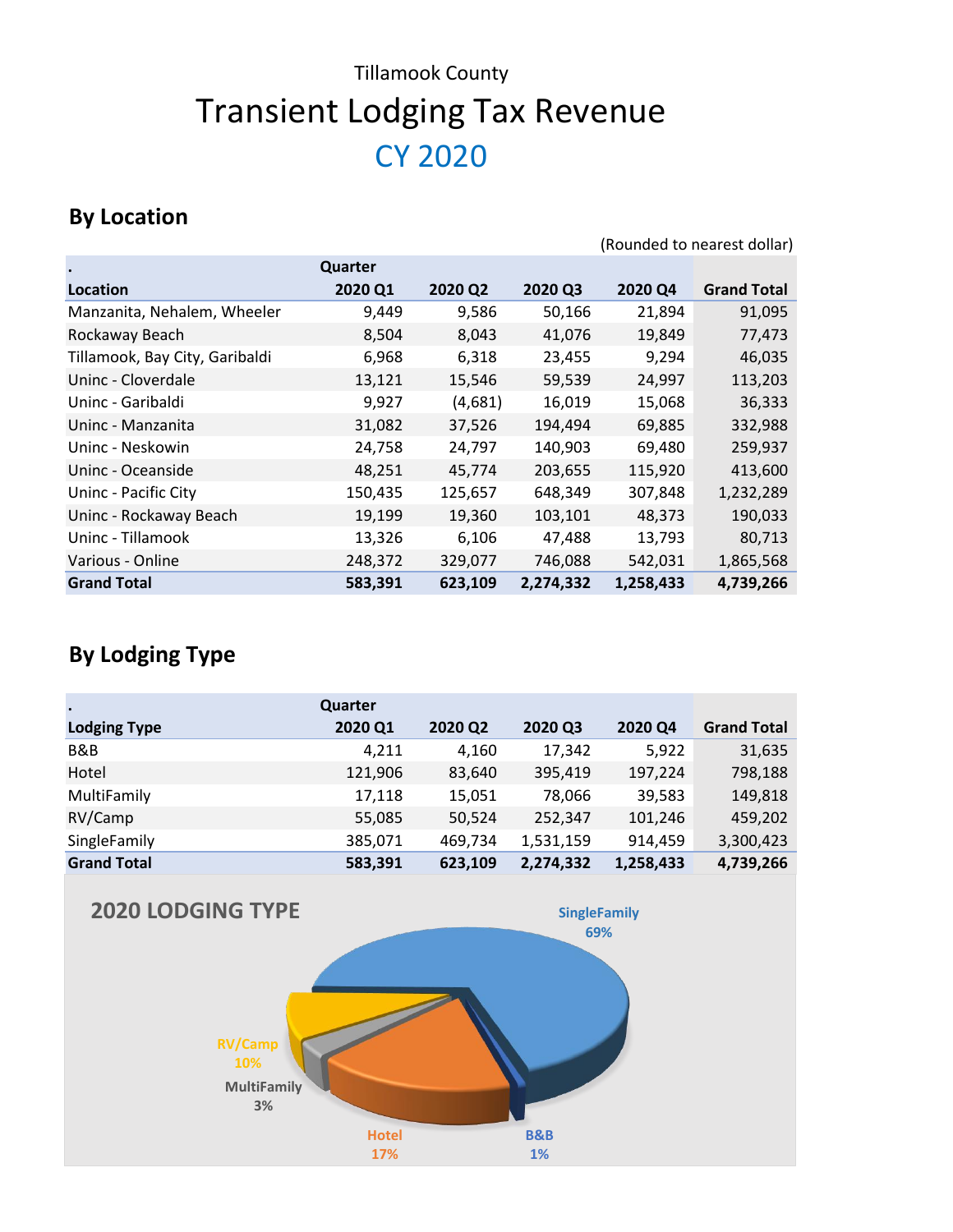#### **By Location**

|                                |         |           |           |         | (Rounded to nearest dollar) |
|--------------------------------|---------|-----------|-----------|---------|-----------------------------|
|                                | Quarter |           |           |         |                             |
| Location                       | 2019 Q1 | 2019 Q2   | 2019 Q3   | 2019 Q4 | <b>Grand Total</b>          |
| Manzanita, Nehalem, Wheeler    | 10,970  | 20,850    | 44,274    | 14,519  | 90,612                      |
| Rockaway Beach                 | 11,079  | 21,325    | 44,080    | 13,676  | 90,160                      |
| Tillamook, Bay City, Garibaldi | 7,357   | 14,219    | 26,233    | 8,857   | 56,667                      |
| Uninc - Cloverdale             | 13,713  | 30,642    | 57,135    | 17,253  | 118,743                     |
| Uninc - Garibaldi              | 14,138  | 29,606    | 49,997    | 13,199  | 106,939                     |
| Uninc - Manzanita              | 36,460  | 92,064    | 172,784   | 51,144  | 352,451                     |
| Uninc - Neskowin               | 30,495  | 53,489    | 126,826   | 36,163  | 246,972                     |
| Uninc - Oceanside              | 54,672  | 101,643   | 198,568   | 67,441  | 422,325                     |
| Uninc - Pacific City           | 166,183 | 289,284   | 556,196   | 209,638 | 1,221,301                   |
| Uninc - Rockaway Beach         | 28,273  | 47,742    | 104,726   | 27,428  | 208,169                     |
| Uninc - Tillamook              | 15,069  | 43,302    | 69,676    | 18,626  | 146,673                     |
| Various - Online               | 310,046 | 399,759   | 501,325   | 234,375 | 1,445,506                   |
| <b>Grand Total</b>             | 698,454 | 1,143,925 | 1,951,821 | 712,319 | 4,506,518                   |

| $\bullet$           | Quarter |           |           |         |                    |
|---------------------|---------|-----------|-----------|---------|--------------------|
| <b>Lodging Type</b> | 2019 Q1 | 2019 Q2   | 2019 Q3   | 2019 Q4 | <b>Grand Total</b> |
| B&B                 | 5,137   | 10,552    | 21,176    | 7,181   | 44,046             |
| Hotel               | 138,199 | 233,093   | 383,049   | 166,355 | 920,697            |
| MultiFamily         | 23,108  | 38,653    | 78,388    | 25,724  | 165,872            |
| RV/Camp             | 72,839  | 179,653   | 312,962   | 77,974  | 643,428            |
| SingleFamily        | 459,171 | 681,974   | 1,156,246 | 435,085 | 2,732,475          |
| <b>Grand Total</b>  | 698,454 | 1,143,925 | 1,951,821 | 712,319 | 4,506,518          |

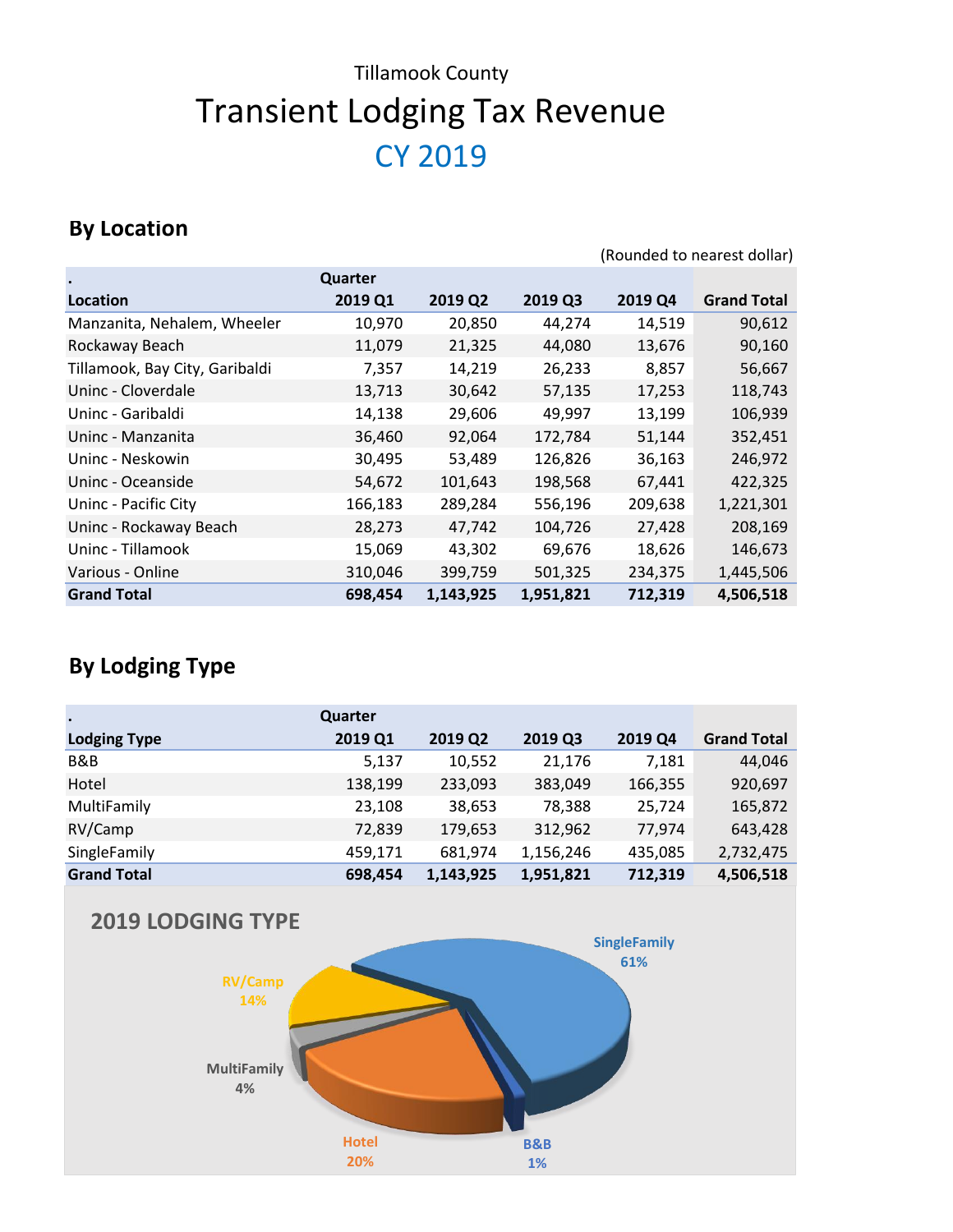#### **By Location**

|                                |         |           |           |         | (Rounded to nearest dollar) |
|--------------------------------|---------|-----------|-----------|---------|-----------------------------|
| $\bullet$                      | Quarter |           |           |         |                             |
| Location                       | 2018 Q1 | 2018 Q2   | 2018 Q3   | 2018 Q4 | <b>Grand Total</b>          |
| Manzanita, Nehalem, Wheeler    | 11,856  | 24,749    | 49,540    | 14,234  | 100,380                     |
| Rockaway Beach                 | 12,108  | 22,825    | 48,022    | 12,581  | 95,537                      |
| Tillamook, Bay City, Garibaldi | 9,345   | 13,971    | 31,101    | 11,644  | 66,060                      |
| Uninc - Cloverdale             | 18,704  | 35,916    | 56,008    | 14,771  | 125,400                     |
| Uninc - Garibaldi              | 13,452  | 30,110    | 53,651    | 11,495  | 108,708                     |
| Uninc - Manzanita              | 52,883  | 112,093   | 181,318   | 49,188  | 395,482                     |
| Uninc - Neskowin               | 43,009  | 79,047    | 155,652   | 39,889  | 317,598                     |
| Uninc - Oceanside              | 63,750  | 116,520   | 213,255   | 67,865  | 461,390                     |
| Uninc - Pacific City           | 143,329 | 290,800   | 532,672   | 182,727 | 1,149,528                   |
| Uninc - Rockaway Beach         | 37,428  | 65,502    | 128,636   | 31,934  | 263,500                     |
| Uninc - Tillamook              | 19,428  | 50,032    | 67,013    | 15,572  | 152,045                     |
| Various - Online               | 167,382 | 178,182   | 240,389   | 182,905 | 768,857                     |
| <b>Grand Total</b>             | 592,675 | 1,019,747 | 1,757,257 | 634,806 | 4,004,485                   |

## **By Lodging Type**

| $\bullet$           | Quarter |           |           |         |                    |
|---------------------|---------|-----------|-----------|---------|--------------------|
| <b>Lodging Type</b> | 2018 Q1 | 2018 Q2   | 2018 Q3   | 2018 Q4 | <b>Grand Total</b> |
| B&B                 | 5,076   | 14,282    | 25,994    | 7,252   | 52,604             |
| Hotel               | 109,427 | 204,812   | 364,412   | 153,472 | 832,123            |
| MultiFamily         | 26,296  | 44.814    | 96,938    | 27,405  | 195,453            |
| RV/Camp             | 79,894  | 194,828   | 293,035   | 69,355  | 637,112            |
| SingleFamily        | 371,982 | 561,011   | 976,878   | 377,322 | 2,287,193          |
| <b>Grand Total</b>  | 592,675 | 1,019,747 | 1,757,257 | 634,806 | 4,004,485          |



#### **2018 LODGING TYPE**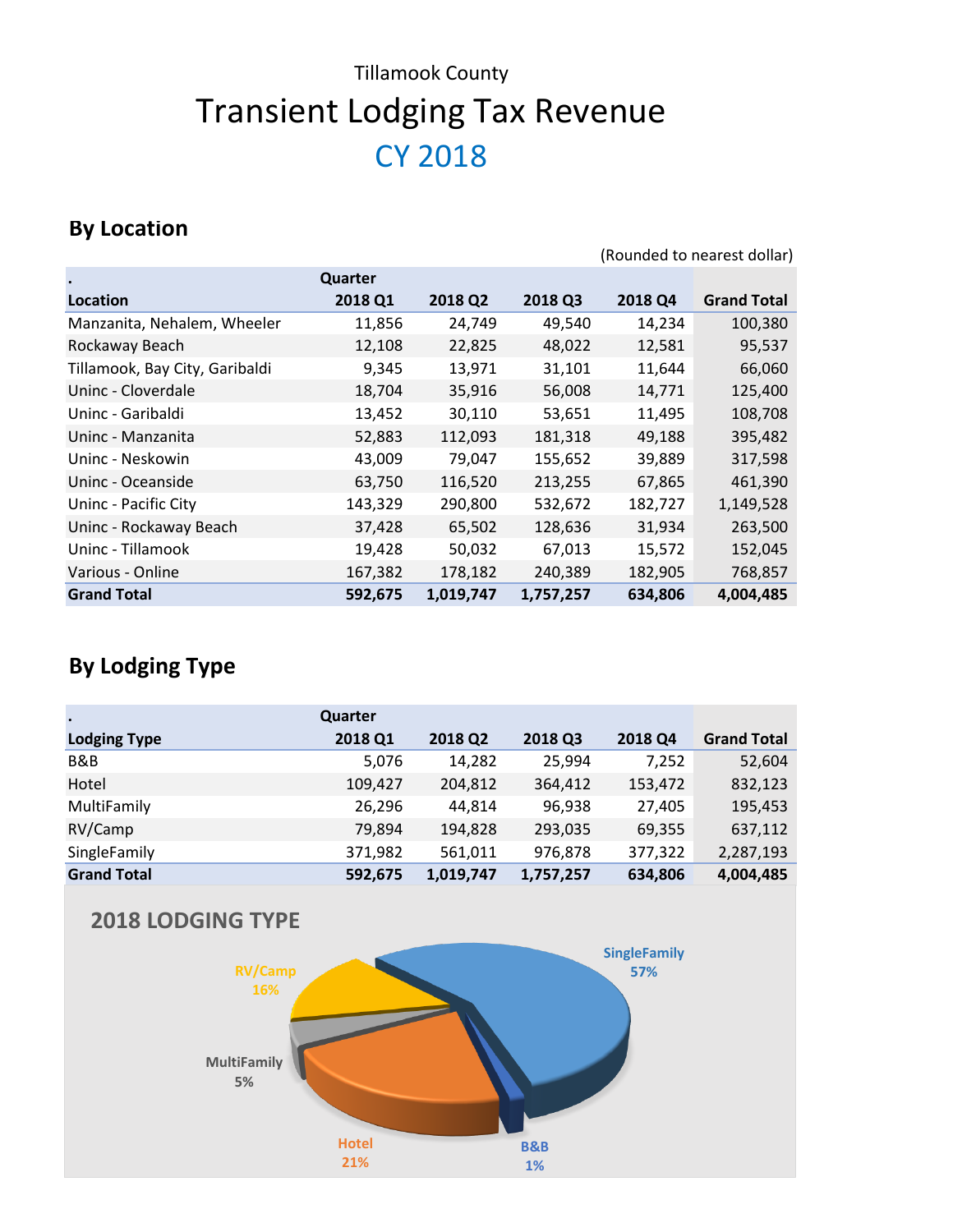#### **By Location**

|                                |         |         |           |         | (Rounded to nearest dollar) |
|--------------------------------|---------|---------|-----------|---------|-----------------------------|
|                                | Quarter |         |           |         |                             |
| Location                       | 2017 Q1 | 2017 Q2 | 2017 Q3   | 2017 Q4 | <b>Grand Total</b>          |
| Manzanita, Nehalem, Wheeler    | 11,088  | 20,963  | 47,589    | 14,305  | 93,946                      |
| Rockaway Beach                 | 10,881  | 21,163  | 48,297    | 13,398  | 93,739                      |
| Tillamook, Bay City, Garibaldi | 8,360   | 13,643  | 27,169    | 9,371   | 58,542                      |
| Uninc - Cloverdale             | 11,437  | 25,985  | 56,082    | 17,667  | 111,172                     |
| Uninc - Garibaldi              | 10,269  | 26,515  | 56,006    | 8,981   | 101,772                     |
| Uninc - Manzanita              | 37,183  | 81,725  | 180,126   | 49,752  | 348,786                     |
| Uninc - Neskowin               | 43,732  | 78,859  | 181,528   | 51,782  | 355,901                     |
| Uninc - Oceanside              | 62,536  | 122,950 | 259,922   | 79,193  | 524,602                     |
| Uninc - Pacific City           | 110,473 | 221,632 | 453,559   | 136,200 | 921,865                     |
| Uninc - Rockaway Beach         | 30,384  | 58,642  | 129,231   | 35,639  | 253,896                     |
| Uninc - Tillamook              | 15,068  | 37,997  | 73,457    | 16,711  | 143,233                     |
| Various - Online               | 78,499  | 80,358  | 71,862    | 55,668  | 286,387                     |
| <b>Grand Total</b>             | 429,912 | 790,432 | 1,584,828 | 488,667 | 3,293,839                   |

| $\bullet$           | Quarter |         |           |         |                    |
|---------------------|---------|---------|-----------|---------|--------------------|
| <b>Lodging Type</b> | 2017 Q1 | 2017 Q2 | 2017 Q3   | 2017 Q4 | <b>Grand Total</b> |
| B&B                 | 5,267   | 11,927  | 22,460    | 8,513   | 48,166             |
| Hotel               | 84,906  | 147,141 | 261,209   | 99,948  | 593,205            |
| MultiFamily         | 24,749  | 45,241  | 101,973   | 30,530  | 202,493            |
| RV/Camp             | 61,589  | 153,534 | 294,362   | 65,566  | 575,050            |
| SingleFamily        | 253,400 | 432,590 | 904,824   | 284,111 | 1,874,925          |
| <b>Grand Total</b>  | 429,912 | 790,432 | 1,584,828 | 488,667 | 3,293,839          |

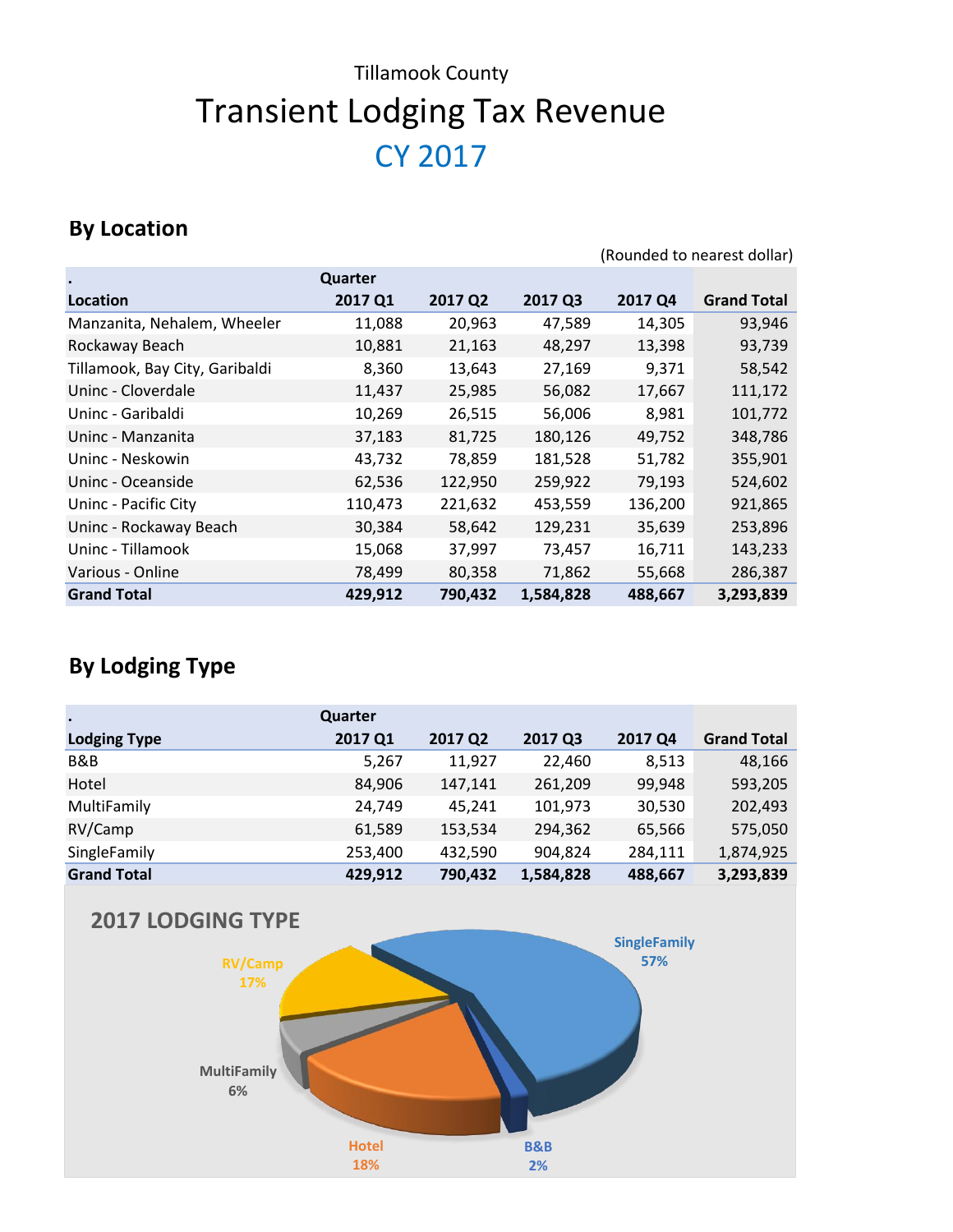# CY 2016 Transient Lodging Tax Revenue Tillamook County

#### **By Location**

|                                |         |         |           |         | (Rounded to nearest dollar) |
|--------------------------------|---------|---------|-----------|---------|-----------------------------|
|                                | Quarter |         |           |         |                             |
| Location                       | 2016 Q1 | 2016 Q2 | 2016 Q3   | 2016 Q4 | <b>Grand Total</b>          |
| Manzanita, Nehalem, Wheeler    | 10,900  | 21,359  | 47,225    | 14,466  | 93,950                      |
| Rockaway Beach                 | 11,815  | 21,574  | 44,424    | 14,100  | 91,913                      |
| Tillamook, Bay City, Garibaldi | 7,495   | 13,728  | 27,242    | 9,086   | 57,551                      |
| Uninc - Cloverdale             | 14,465  | 29,160  | 58,192    | 14,124  | 115,941                     |
| Uninc - Garibaldi              | 7,701   | 25,628  | 49,038    | 6,329   | 88,695                      |
| Uninc - Manzanita              | 37,488  | 94,119  | 186,505   | 46,210  | 364,322                     |
| Uninc - Neskowin               | 42,835  | 74,621  | 174,991   | 55,746  | 348,193                     |
| Uninc - Oceanside              | 72,591  | 132,409 | 265,344   | 87,993  | 558,337                     |
| Uninc - Pacific City           | 122,435 | 204,776 | 430,855   | 136,770 | 894,836                     |
| Uninc - Rockaway Beach         | 30,262  | 60,361  | 133,200   | 36,459  | 260,282                     |
| Uninc - Tillamook              | 13,865  | 38,838  | 75,244    | 20,824  | 148,772                     |
| Various - Online               | 6,423   | 5,157   | 284       | 112     | 11,976                      |
| <b>Grand Total</b>             | 378,276 | 721,730 | 1,492,543 | 442,219 | 3,034,767                   |

| $\bullet$           | Quarter |         |           |         |                    |
|---------------------|---------|---------|-----------|---------|--------------------|
| <b>Lodging Type</b> | 2016 Q1 | 2016 Q2 | 2016 Q3   | 2016 Q4 | <b>Grand Total</b> |
| B&B                 | 6,995   | 14,988  | 26,838    | 10,015  | 58,836             |
| Hotel               | 94,343  | 144,278 | 251,457   | 93,100  | 583,178            |
| MultiFamily         | 29,303  | 47.746  | 98,503    | 32,179  | 207,731            |
| RV/Camp             | 57,148  | 155,023 | 274,193   | 63,688  | 550,051            |
| SingleFamily        | 190,487 | 359,697 | 841,551   | 243,237 | 1,634,972          |
| <b>Grand Total</b>  | 378,276 | 721,730 | 1,492,543 | 442,219 | 3,034,767          |

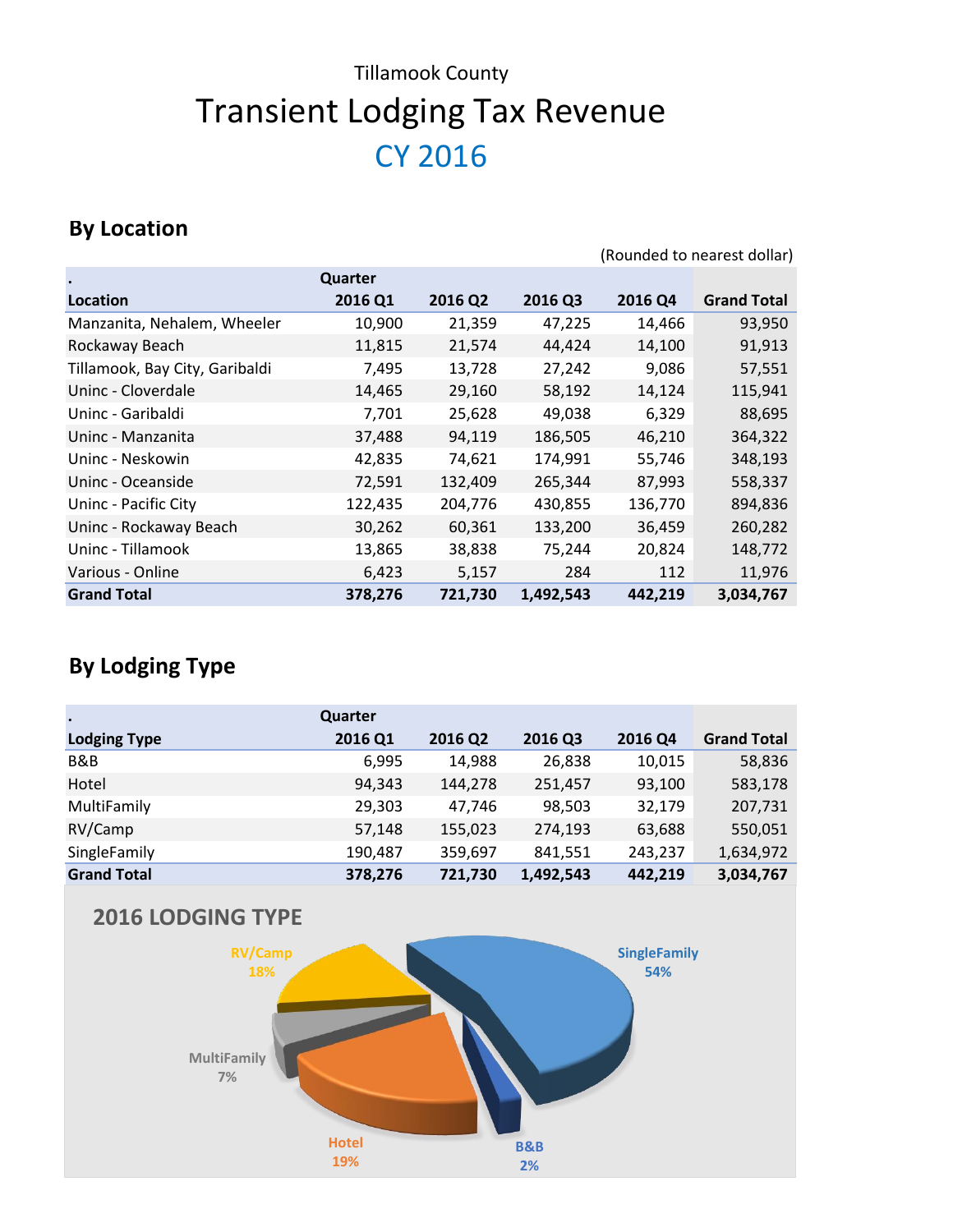## **By Location**

(Rounded to nearest dollar)

| $\bullet$                      | Quarter |         |           |         |                    |
|--------------------------------|---------|---------|-----------|---------|--------------------|
| Location                       | 2015 Q1 | 2015 Q2 | 2015 Q3   | 2015 Q4 | <b>Grand Total</b> |
| Manzanita, Nehalem, Wheeler    | 10,890  | 18,851  | 42,526    | 13,020  | 85,286             |
| Rockaway Beach                 | 11,776  | 18,873  | 41,923    | 11,878  | 84,449             |
| Tillamook, Bay City, Garibaldi | 10,932  | 18,053  | 24,876    | 9,036   | 62,897             |
| Uninc - Cloverdale             | 13,514  | 24,461  | 52,113    | 11,647  | 101,734            |
| Uninc - Garibaldi              | 8,670   | 22,221  | 44,211    | 5,876   | 80,977             |
| Uninc - Manzanita              | 25,928  | 62,403  | 171,915   | 44,811  | 305,058            |
| Uninc - Neskowin               | 40,953  | 64,452  | 162,657   | 57,171  | 325,234            |
| Uninc - Oceanside              | 65,212  | 106,947 | 245,822   | 75,664  | 493,645            |
| Uninc - Pacific City           | 120,465 | 192,393 | 402,562   | 130,167 | 845,587            |
| Uninc - Rockaway Beach         | 27,172  | 50,523  | 116,368   | 33,902  | 227,965            |
| Uninc - Tillamook              | 16,310  | 36,911  | 66,772    | 15,534  | 135,527            |
| Various - Online               | 4       | 13,969  | 18,463    | 7,242   | 39,678             |
| <b>Grand Total</b>             | 351,826 | 630,056 | 1,390,208 | 415,947 | 2,788,036          |

## **By Lodging Type**

| $\bullet$           | Quarter |         |           |         |                    |
|---------------------|---------|---------|-----------|---------|--------------------|
| <b>Lodging Type</b> | 2015 Q1 | 2015 Q2 | 2015 Q3   | 2015 Q4 | <b>Grand Total</b> |
| B&B                 | 4,234   | 10,495  | 23,019    | 6,858   | 44,605             |
| Hotel               | 84,294  | 134,496 | 243,356   | 92,720  | 554,866            |
| MultiFamily         | 31,248  | 48,394  | 100,250   | 34,302  | 214,193            |
| RV/Camp             | 52,169  | 130,279 | 260,988   | 54,893  | 498,329            |
| SingleFamily        | 179,882 | 306,392 | 762,596   | 227,175 | 1,476,044          |
| <b>Grand Total</b>  | 351,826 | 630,056 | 1,390,208 | 415,947 | 2,788,036          |



**2015 LODGING TYPE**